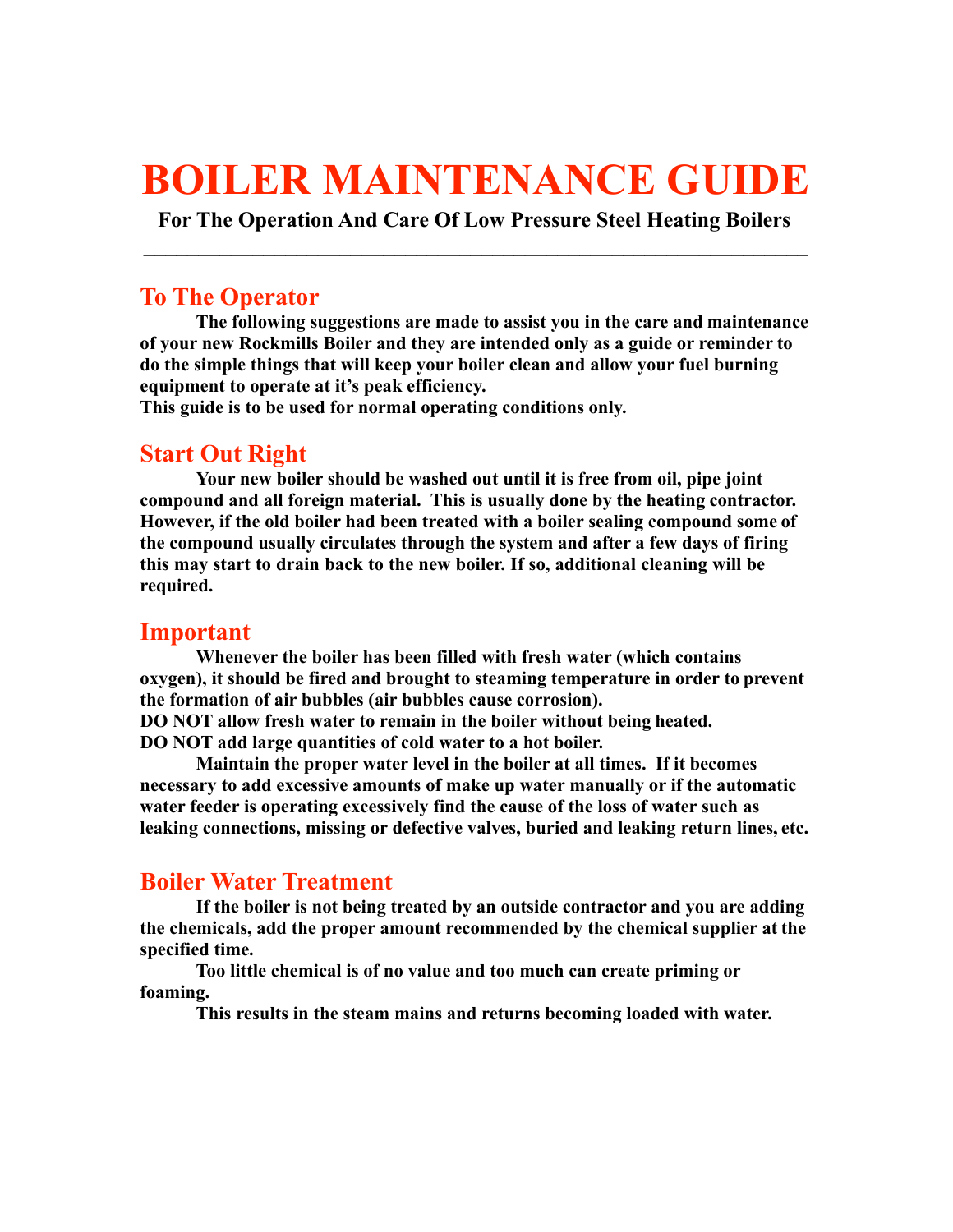# **Water Column**

**In order to prevent sediment from accumulating in gage glass and connecting lines and giving a false reading, the gage cock at the bottom of the gage glass, and the blow down valve at the bottom of the water column should be opened weekly to flush out any sediment.**

**This is done with NO PRESSURE in the boiler.**

#### **Low Water Cut-Off**

**Your installer will show you how to blow out the low water cut-off. If the water level in the glass drops below the low water cut-off line and the burner still operates, the cut-off is not working.**

**The blow down valve in the bottom of the boiler is used every 3-4 weeks only to check the amount of sediment that may accumulate in the boiler. As a rule draining a gallon or so will be sufficient. Never drain any more than necessary.**

## **Water Side**

- **1. Check water level daily.**
- **2. Do not add large quantities of cold water to a hot boiler.**
- **3. Blow down water level control frequently to prevent sediment from accumulating.**
- **4. Do not fill boiler with fresh water and allow it to stand without bringing the water to steaming temperature.**
- **5. Make sure that all piping, valves, nipples, plugs, etc. are all free from leaks no matter how small.**

### **Fire Side**

- **1. Clean tubes whenever soot, scale or any residue accumulates.**
- **2. Never allow soot or scale to remain in boiler when boiler is out of service especially if boiler room is damp. (The sulfur content in the oil can become sulfuric acid and will pit and corrode all heating surfaces.)**
- **3. Maintain a smoke-free fire smoke makes soot, air pollution complaints and work for you.**

**Read this from time to time – as a reminder that good maintenance will make your job easier in the long run.** 

 $\mathcal{L}_\mathcal{L} = \{ \mathcal{L}_\mathcal{L} = \{ \mathcal{L}_\mathcal{L} = \{ \mathcal{L}_\mathcal{L} = \{ \mathcal{L}_\mathcal{L} = \{ \mathcal{L}_\mathcal{L} = \{ \mathcal{L}_\mathcal{L} = \{ \mathcal{L}_\mathcal{L} = \{ \mathcal{L}_\mathcal{L} = \{ \mathcal{L}_\mathcal{L} = \{ \mathcal{L}_\mathcal{L} = \{ \mathcal{L}_\mathcal{L} = \{ \mathcal{L}_\mathcal{L} = \{ \mathcal{L}_\mathcal{L} = \{ \mathcal{L}_\mathcal{$